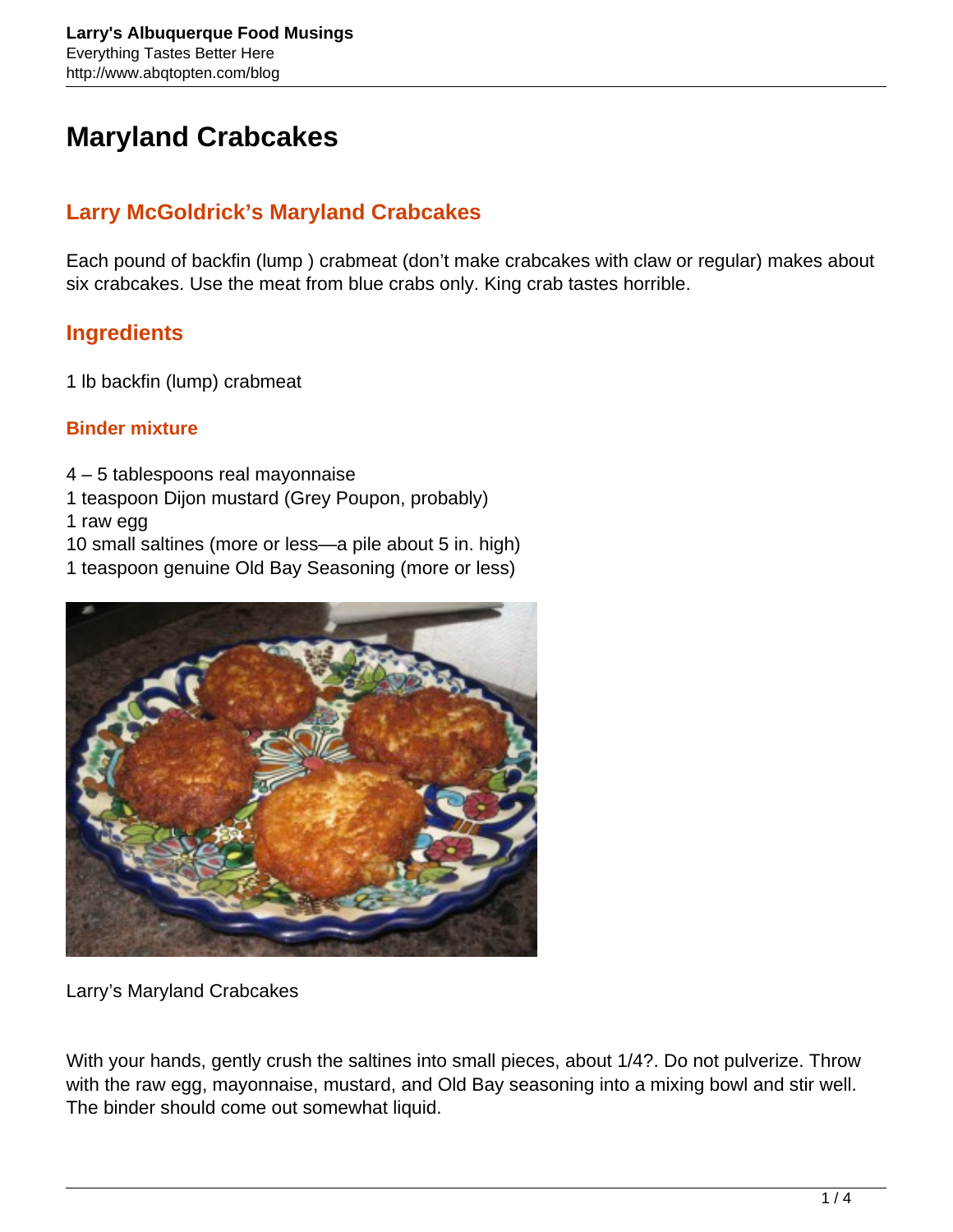Now dump in the 1 lb. of crabmeat and gently fold into the binder mixture. The key is to not overwork the crabmeat. If you do, the pieces come out too small. Tastes fine, but the texture sucks. Taste. You might want to add a tad more mayo or Old Bay. Your choice.

With your hands, gently form lumps of the mixture into cakes about  $3/4$  " thick and  $3 - 4$  " diameter. You should get 6 or so cakes. Put them on a sheet of waxed paper. At this stage, you can add to or delete from any of the cakes to make them uniform in size and quite pleasing to the eye. Act like you give a shit.



National Bohemian Beer

Put about 3/8 in. peanut oil (don't use olive oil) into a large cast iron skillet and heat on mediumhigh flame. You want the oil temperature to be close to 400 degrees F. Gently slide the cakes into the oil. When the bottom is golden tan, gently turn them over. (I use a spatula and a slotted spoon to do this. Be careful—they're very fragile until the binder mixture sets.) When tan on the second side, take them out and drain them on a wad of paper towels.

Serve with Worcestershire sauce on saltines, if you like. I don't. These are traditionally served (in Bawmer) with an ice-cold Natty Boh. That's all we could afford in the college days.

## **Dire Warnings**

- 1. Regardless of what you read anyplace else, or what your well-meaning friends who are likely idiots and pinheads will tell you, resist the temptation to add peppers, onions, garlic, parsley, or anything else to these beauties. My crabcakes are competition-quality.
- 2. Never add green chiles. Just like you don't put Old Bay on a green chile cheeseburger.
- 3. The clue to successful preparation is to not overheat. You are not cooking anything—you are heating and browning just enough to set the binder. And watch carefully—these can get too brown in a hurry. You might want to turn the gas flame down a tad before heating. You should surely do this for cooking successive batches in the same oil.